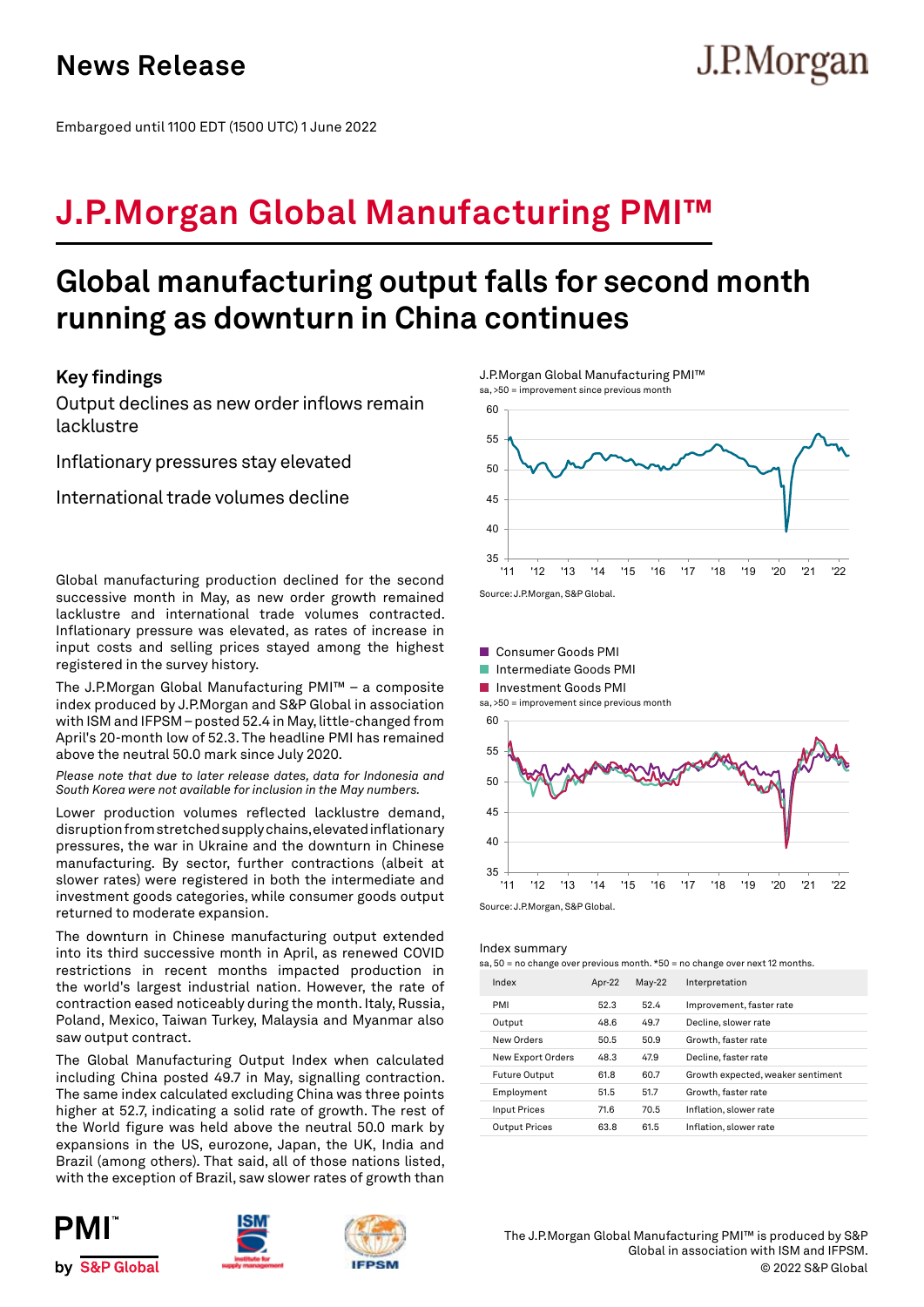#### Global Manufacturing PMI Output Index sa, >50 = growth since previous month **Manufacturing** production %yr/yr Sources: J.P.Morgan, S&P Global. -18 -12 -6  $\Omega$ 6 12 30 35 40 45 50 55 60 65 '13 '14 '15 '16 '17 '18 '19 '20 '21 '22 PMI Output Index **MP** Apr.'21 = 29.4% May'21 = 17.9%

### in April.

Global manufacturing new orders rose for the twenty-third successive month in May. However, the rate of increase was only mild and little-changed from April (which was the weakest during the current growth sequence).

New orders rose at quicker rates in the consumer and investment goods sectors, but fell slightly at intermediate goods producers. New business rose in most of the world's largest industrial regions – including the US, the euro area and Japan – but fell in China. International trade flows continued to contract, as new export order intakes fell at the quickest pace since July 2020.

Manufacturing employment rose for the nineteenth month running in May. Among the largest industrial nations, jobs growth was seen in the US, euro area and Japan. Higher employment failed to prevent another rise in backlogs of work. Increased purchasing led to a build up of input stocks, in contrast to a decrease in finished goods inventories. Although supply chains remained stretched, lead times lengthened to the weakest extent for three months.

Inflationary pressures remained elevated in May, with rates of increase in input costs and selling prices among the highest in the survey history (but slower than in April). Rates of increase in both price measures remained higher (on average) in developed nations than emerging markets.

### **Comment**

Olya Borichevska, Global Economist at J.P.Morgan, said:

*"After sharp declines in the global output PMI in March and April, May brought better news. The global output PMI increased 1.1-pts in May though this was mostly concentrated in China where the PMI bounced 4.7-pts, reversing a little bit less than half of the drop linked to the recent virus outbreak. Outside of China, the global PMI fell 0.7-pts suggesting loss of momentum though the level remained at a solid level . Other details from the surveys point to limited intensification in supply chain issues which is encouraging."*



 $48\quad 50\quad 52\quad 54\quad 56$  58<br>Sources: J.P.Morgan, S&P Global, Unicredit Bank Austria, Caixin, Davivienda, BME, HPI, AIB, Jibun Bank, NEVI, AERCE, Istanbul Chamber of Industry, CIPS.

## **Contact**

Manufacturing PMI

Olya Borichevska Economic & Policy Research J.P.Morgan Chase Bank New York olya.e.borichevska@jpmorgan.com

Rob Dobson Director S&P Global Market Intelligence T: +44 1491 461 095 rob.dobson@spglobal.com

Joanna Vickers Corporate Communications S&P Global T: +44 207 260 2234 joanna.vickers@spglobal.com

If you prefer not to receive news releases from S&P Global, please email katherine.smith@ spglobal.com. To read our privacy policy, click here.

# J.P.Morgan